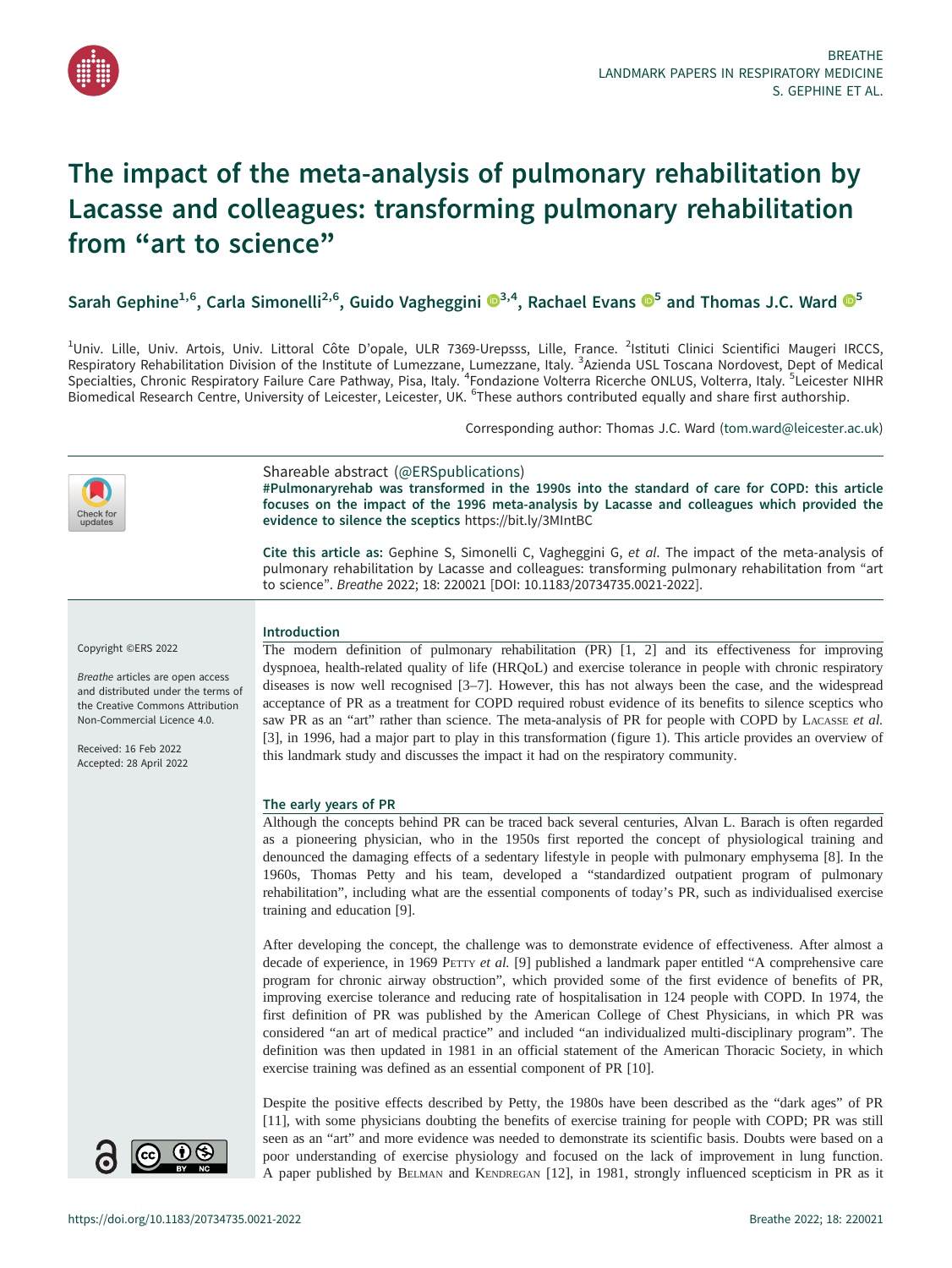<span id="page-1-0"></span>

failed to show improvements in heart rate and skeletal muscle enzymes following exercise training in people with COPD. However, the study design, specifically the low-intensity training, was challenged later the same year as the reason for a lack of improvement [\[13](#page-3-0)].

Understanding began to shift in the early 1990s with landmark studies providing increasing evidence of the benefits of PR. First, RIES [[14\]](#page-3-0) provided a review of the scientific basis of the effectiveness of PR on exercise tolerance, dyspnoea and HRQoL. Then strong physiological rationales were developed by CASABURI et al. [\[15](#page-3-0), [16\]](#page-3-0) and later by MALTAIS et al. [\[17](#page-3-0)] proving that effective exercise training could improve skeletal muscle function in COPD regardless of disease severity. In 1994, GOLDSTEIN et al. [[18\]](#page-3-0) published a landmark trial of PR in the Lancet demonstrating improvements in exercise capacity and quality of life. With the publication of an increasing number of controlled trials of PR, it was time for a robust synthesis of the evidence.

# The meta-analysis by Lacasse and colleagues: effectiveness of PR on exercise capacity and quality of life

In 1996, the first meta-analysis by LACASSE et al. [[3](#page-3-0)] published in the Lancet synthesised the evidence investigating the effect of PR on measures of maximal and functional exercise capacity, and HRQoL in people with COPD. It involved a meta-analysis of 14 randomised controlled trials (RCT), comparing at least 4 weeks of PR for people with COPD to usual care.

The 14 RCTs were of moderate methodological quality, with two potential sources of bias: unconcealed randomisation and unblinded study personnel. The PR programmes included were inpatient, outpatient or home-based, lasting between 6 and 18 weeks. Lower-limb exercise was always administered, and other components included breathing exercises, upper-limb training, education, psychological support, postural drainage and inspiratory muscle training. Study sample size varied from 14 to 78, with mean age ranging from 57 to 73 years and heterogeneous disease severity.

LACASSE et al. [\[3\]](#page-3-0) found a significant pooled positive effect of PR on maximal exercise capacity (effect size 0.3, 95% CI 0.1–0.6) in 11 trials (309 patients), equating to 8.3 Watts (95% CI 2.8–16.5 Watts) for studies that used incremental cycling exercise testing. Functional capacity improved with PR with an effect size of 0.6 (95% CI 0.3–1.0) in 11 trials (413 patients), corresponding to an improvement in the 6-min walk test (6MWT) of 55.7 m (95% CI 27.8–92.8 m). The lower limit of the confidence interval fell below the authors estimate for the minimum clinically important difference (MCID) for the 6 MWT of 50 m based on recently published data [[19\]](#page-3-0). The authors found high heterogeneity in the results for functional exercise capacity, with the longest PR programme (6 months) more effective than the shortest one (93.8 m versus 39.2 m, p=0.0004).

HRQoL was measured in 12 studies using 10 different methods. Meta-analysis was performed on two of these scales that had been validated at the time: the Transitional Dyspnea Index (TDI) and the Chronic Respiratory Questionnaire (CRQ). These scales were assessed in six studies (126 and 111 patients for TDI and CRQ, respectively) demonstrating a significant improvement in HRQoL following PR compared with usual care. The CRQ revealed an overall effect size higher than the MCID of 0.5 [[20](#page-4-0)] in all the domains investigated (dyspnoea, fatigue, emotion and mastery).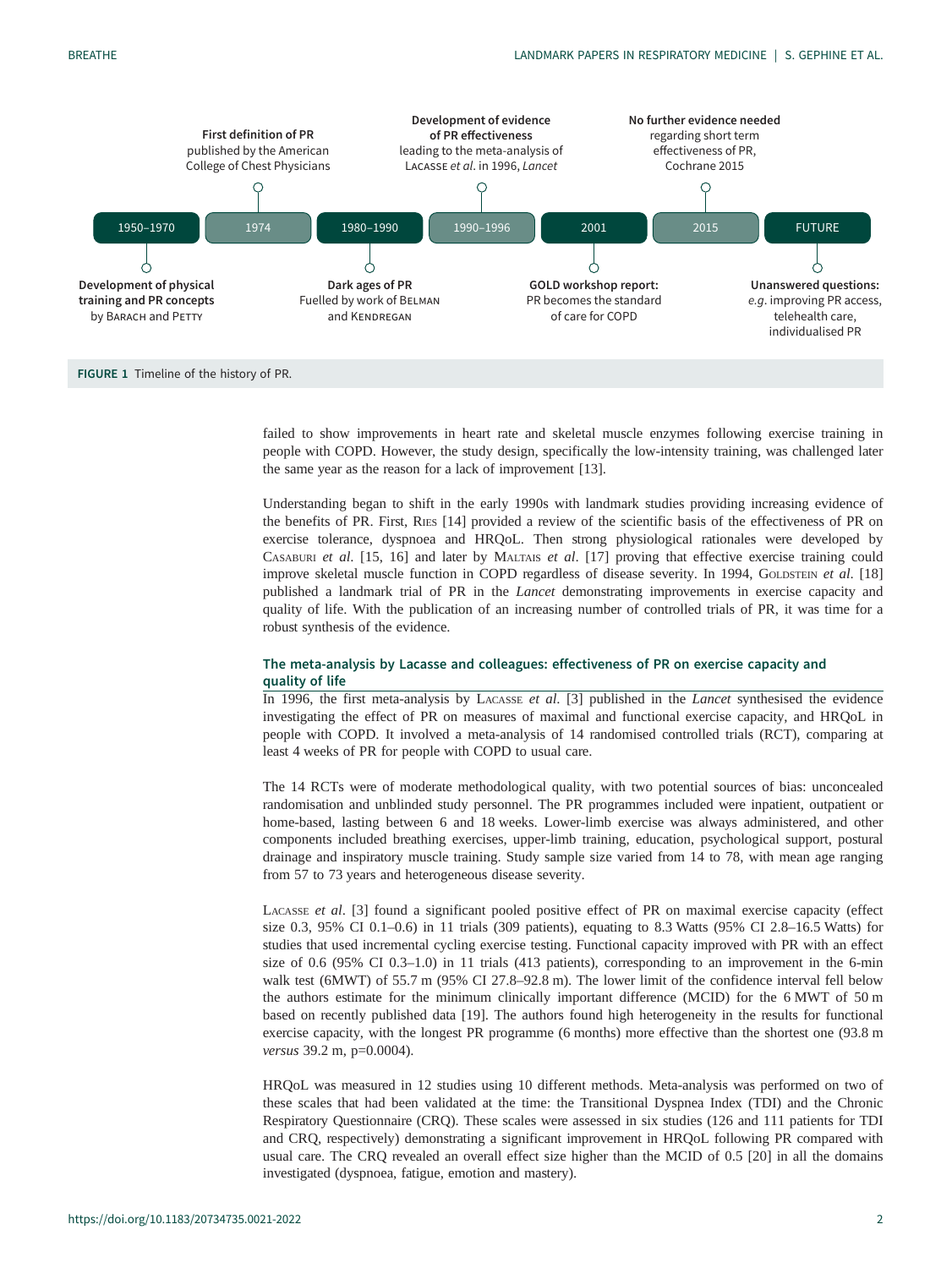### A comprehensive review, but what was missing?

This meta-analysis demonstrated the effectiveness of PR over usual care in improving exercise capacity and HRQoL in people with COPD. Lacasse and colleagues concluded that, given the homogeneity among study results for improvements in maximal exercise capacity and HRQoL, there was no doubt that even PR programmes of short duration were effective.

However, some limitations of the analysis were highlighted. First, the paper demonstrated only the short-term effect of PR at programme completion and suggested further studies were needed to investigate long-term effects and maintenance strategies. Furthermore, despite the homogeneity of the results, the programmes proposed were different in terms of setting, duration and composition, and the contribution given by each single component of the programmes was not investigated. Additional studies were also needed to identify the response to PR in subgroups of COPD with different disease severity or phenotypes, to identify non-responders, as well as improving the tailoring of the programme to the individual. Finally, other methods of evaluation were required to assess the benefits of PR on outcomes other than exercise capacity and HRQoL, such as muscle strength, dyspnoea perception, daily physical activity, healthcare utilisation, hospitalisation rate or mortality, and to investigate the effects for people with chronic respiratory diseases other than COPD.

## From research to practice: PR becomes the standard of care for COPD

Publication of the meta-analysis by LACASSE et al. [[3](#page-3-0)] was followed by statements from the European Respiratory Society (ERS) [[21\]](#page-4-0) and American Thoracic Society (ATS) [\[22](#page-4-0)] setting out the clinical benefits of PR and championing further development of PR programmes. In the decade that followed, there was a rapid expansion of PR programmes globally representing a step change in the clinical care of COPD. PR became the standard of care, and in 2001 was included in recommendations for the management of stable COPD [\[23](#page-4-0)], and became an integral part of the treatment for a range of chronic respiratory conditions [\[5](#page-3-0)–[7\]](#page-3-0) although the assumption of the benefits of PR for people with other chronic respiratory diseases was at this stage extrapolated from the data from individuals with COPD.

The Cochrane collaboration published further systematic reviews of PR in 2001 [\[24](#page-4-0)], 2006 [[25\]](#page-4-0) and 2015 [\[4\]](#page-3-0), cementing the evidence for improved exercise capacity and quality of life for people with COPD. Indeed, the evidence was so compelling that the 2015 Cochrane review of PR concluded that "additional RCTs comparing pulmonary rehabilitation and conventional care in COPD are not warranted", thereby firmly closing a chapter in the history of PR development; PR had convincingly transitioned from "art" to scientifically proven treatment.

#### Where next for PR research?

Although the closing of the Cochrane review was a major moment in PR research, it was not the end of the story. Despite compelling evidence for the effectiveness of PR there remained many unanswered questions regarding the optimal design and delivery of PR programmes across a variety of settings globally [\[26](#page-4-0)]. Access, uptake, and completion continue to be major challenges; rate of referrals in some settings are low [\[27](#page-4-0)] and once referred many patients do not attend or complete a programme [[28\]](#page-4-0), often citing difficulties with transport and competing commitments (including work and caring responsibilities) [[29\]](#page-4-0) as reasons for not attending. Alternative models of PR have therefore been developed to address these issues, largely focusing on home-based rehabilitation with varying levels of direct or indirect support. These may provide a useful tool in the PR toolkit, particularly for individuals for whom centre-based PR is unfeasible or undesirable. However, whilst supervised home-based rehabilitation has been shown to be effective [[30\]](#page-4-0), the effectiveness of remotely supervised PR remains uncertain [[31\]](#page-4-0).

Whilst the work of Lacasse and others has demonstrated the effectiveness of PR in an unselected COPD cohort, it may be possible to further enhance the benefits of PR through an individualised approach to treatment focused on "treatable traits". A comprehensive PR programme is designed to address multiple physical and psychological aspects of a patient's condition [[32\]](#page-4-0), and whilst the effect of PR on maximal exercise capacity is likely to be primarily mediated through the effect of aerobic exercise training on skeletal muscle dysfunction, other targeted outcomes, such as increased physical activity or reduced healthcare utilisation [[33\]](#page-4-0) may not respond to aerobic exercise training in isolation and may require improvements in self-management or knowledge as result of a structured education programme [[34\]](#page-4-0). Therefore, we need a better understanding of how to individualise PR programmes for our diverse group of patients with a range of chronic respiratory diseases, either by stratifying the exercise and education components through targeting of "treatable traits" [[35\]](#page-4-0), or providing holistic care through an integrated multidisciplinary approach, before the tale of PR research is truly complete.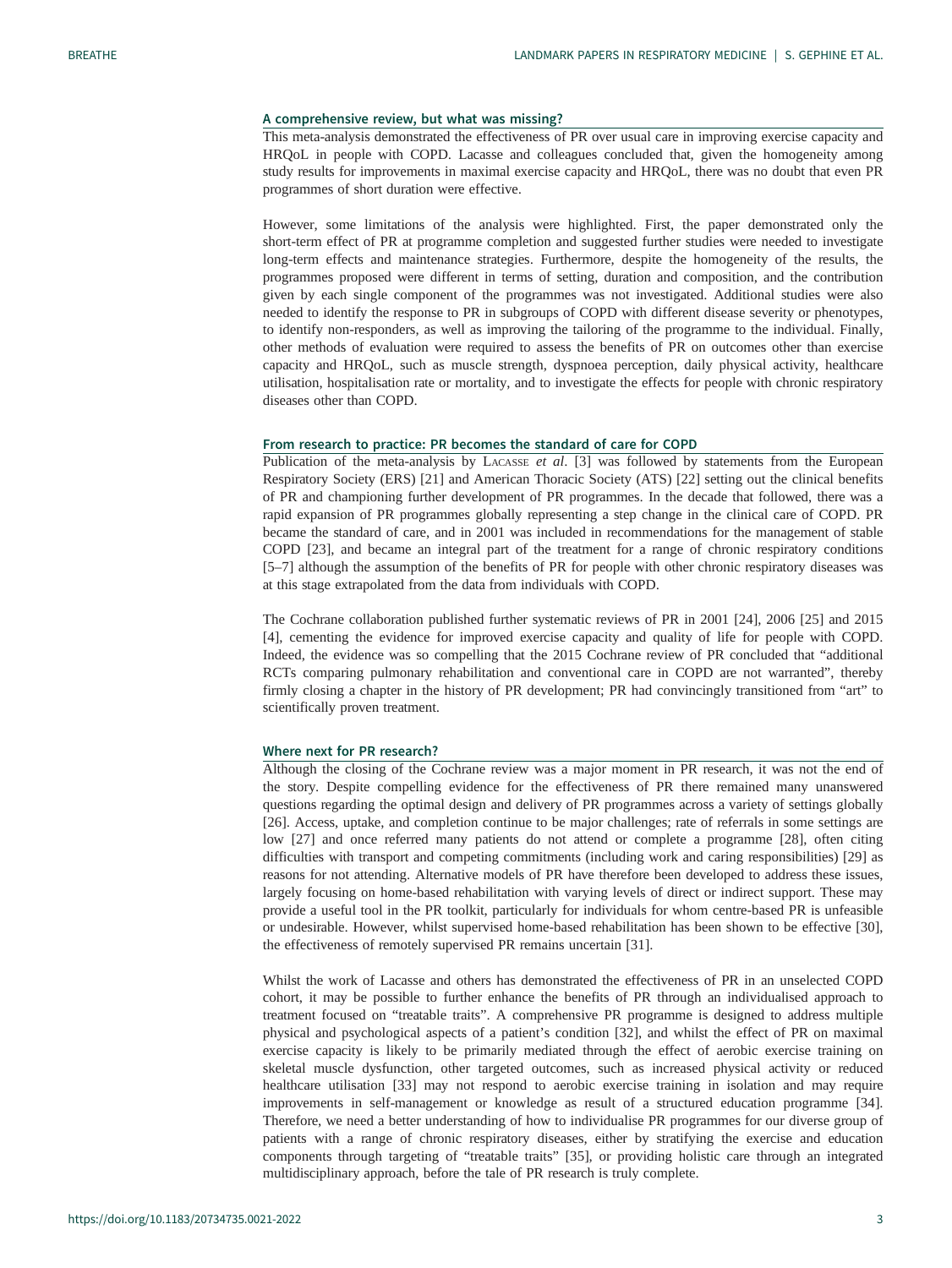## <span id="page-3-0"></span>Conclusion

Although the concept of multidisciplinary PR was developed in the 1960s, the meta-analysis of LACASSE et al. [3] published in 1996 was a major milestone in PR research and facilitated the widespread acceptance of PR as an integral part of the treatment for COPD. The review provided convincing evidence of the effectiveness of PR for improving exercise capacity and quality of life, resulting in the inclusion of PR in international guidelines translating to everyday clinical care for people with chronic respiratory diseases worldwide.

Conflict of interest: C. Simonelli is an unpaid member of the Board of Directors of ARIR Associazione Riabilitatori dell'Insufficienza Respiratoria, Italy, outside the submitted work. G. Vagheggini reports receiving personal fees for a CME course lecture - Provider: Regia Congressi (funded by an unrestricted educational grant from CHIESI Farmaceutici S.p.A) and CME webinar lecture - Summeet Sri (funded by an unrestricted educational grant from A. Menarini Industrie Farmaceutiche Riunite srl). He is president of Fondazione Volterra Ricerche ONLUS (unpaid). All disclosures made outside the submitted work. R. Evans reports receiving grants or contracts from NIHR, UKRI. Payment received from Boehringer June 2021 for speaker bureaus. Support for attending meetings and/or travel received from Chiesi. Leadership or fiduciary role in other board, society, committee or advocacy group for European Respiratory Society as Assembly 01.02 Pulmonary Rehabilitation secretary (unpaid). All disclosures made outside the submitted work. T.J.C. Ward is funded by the NIHR (NIHR Clinical Lectureship (CL-2020-11-004)). The views expressed are those of the authors and not necessarily those ofthe NIHR or the Department of Health and Social Care. The remaining authors have nothing to disclose.

#### References

- 1 Spruit MA, Singh SJ, Garvey C, et al. An official American Thoracic Society/European Respiratory Society statement: key concepts and advances in pulmonary rehabilitation. Am J Respir Crit Care Med 2013; 188: e13-e64.
- 2 Holland AE, Singh SJ, Casaburi R, et al. Defining modern pulmonary rehabilitation. An official American Thoracic society workshop report. Ann Am Thorac Soc 2021; 18: E12–E29.
- 3 Lacasse Y, Wong E, Guyatt GH, et al. Meta-analysis of respiratory rehabilitation in chronic obstructive pulmonary disease. Lancet 1996; 348: 1115–1119.
- 4 McCarthy B, Casey D, Devane D, et al. Pulmonary rehabilitation for chronic obstructive pulmonary disease. Cochrane Database Syst Rev 2015; 2: CD003793.
- 5 Dowman L, Hill CJ, May A, et al. Pulmonary rehabilitation for interstitial lung disease. Cochrane Database Syst Rev 2021; 2: CD006322.
- 6 Lee AL, Hill CJ, McDonald CF, et al. Pulmonary rehabilitation in individuals with non–cystic fibrosis bronchiectasis: a systematic review. Arch Phys Med Rehabil 2017; 98: 774–782.e1.
- 7 Morris NR, Kermeen FD, Holland AE. Exercise-based rehabilitation programmes for pulmonary hypertension. Cochrane Database Syst Rev 2017; 1: CD011285.
- 8 Barach AL, Bickerman HA, Beck G. Advances in the treatment of non-tuberculous pulmonary disease. Bull N Y Acad Med 1952; 28: 353–384.
- 9 Petty TL, Nett LM, Finigan MM, et al. A comprehensive care program for chronic airway obstruction. Methods and preliminary evaluation of symptomatic and functional improvement. Ann Intern Med 1969; 70: 1109–1120.
- 10 Hodgkin JE, Farrell MJ, Gibson SR, et al. American Thoracic Society. Medical Section of the American Lung Association. Pulmonary rehabilitation. Am Rev Respir Dis 1981; 124: 663–666.
- 11 Casaburi R. A brief history of pulmonary rehabilitation. Respir Care 2008; 53: 1185–1189.
- 12 Belman MJ, Kendregan BA. Exercise training fails to increase skeletal muscle enzymes in patients with chronic obstructive pulmonary disease. Am Rev Respir Dis 1981; 123: 256–261.
- 13 Haber P. Exercise training fails to increase skeletal muscle enzymes in patients with chronic obstructive pulmonary disease. Am Rev Respir Dis 1981; 124: 347.
- 14 Ries AL. Position paper of the American Association of Cardiovascular and Pulmonary Rehabilitation. Scientific basis of pulmonary rehabilitation. J Cardiopulm Rehabil 1990; 10: 418–441.
- 15 Casaburi R, Patessio A, Ioli F, et al. Reductions in exercise lactic acidosis and ventilation as a result of exercise training in patients with obstructive lung disease. Am Rev Respir Dis 1991; 143: 9–18.
- 16 Casaburi R, Porszasz J, Burns MR, et al. Physiologic benefits of exercise training in rehabilitation of patients with severe chronic obstructive pulmonary disease. Am J Respir Crit Care Med 1997; 155: 1541-1551.
- 17 Maltais F, LeBlanc P, Simard C, et al. Skeletal muscle adaptation to endurance training in patients with chronic obstructive pulmonary disease. Am J Respir Crit Care Med 1996; 154: 442–447.
- 18 Goldstein RS, Gort EH, Stubbing D, et al. Randomised controlled trial of respiratory rehabilitation. Lancet 1994; 344: 1394–1397.
- 19 Goldstein R, Redelmeier D, Baksh L, et al. Subjective comparison ratings of walking ability in patients with COPD. Proceedings of the 5th International Conference Pulmonary ventilation and Home Ventilation, Denver, Colorado, 1995, Vol. 99.